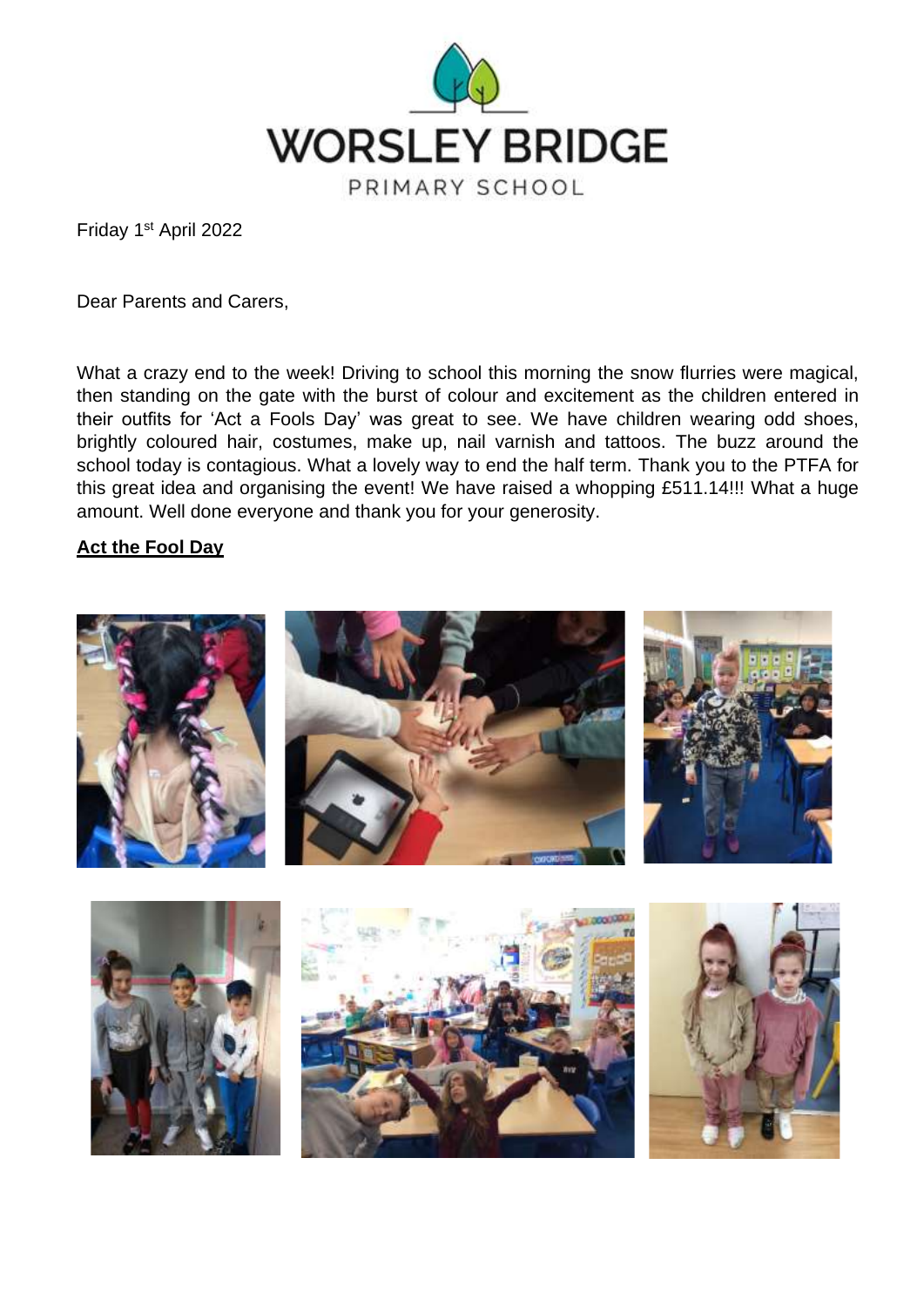We had some mischievous year 6 children in school today. They snuck into Mrs Drake and Miss James' office and looked what happened!



They then whizzed down the corridor on Mrs Drake's chair!

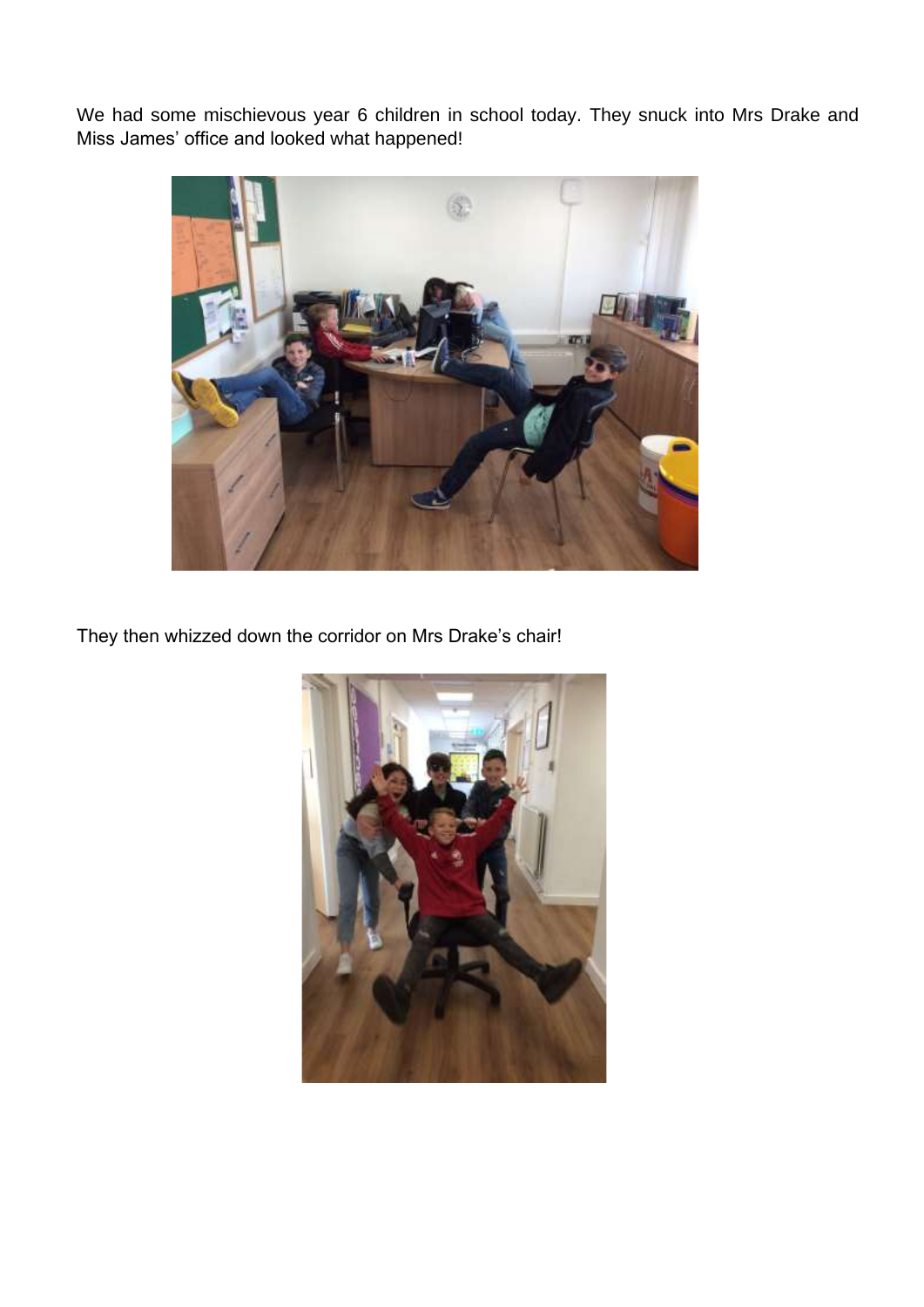Followed by jumping onto the lunch trolly



and lastly by dancing on the tables in the dinner hall!

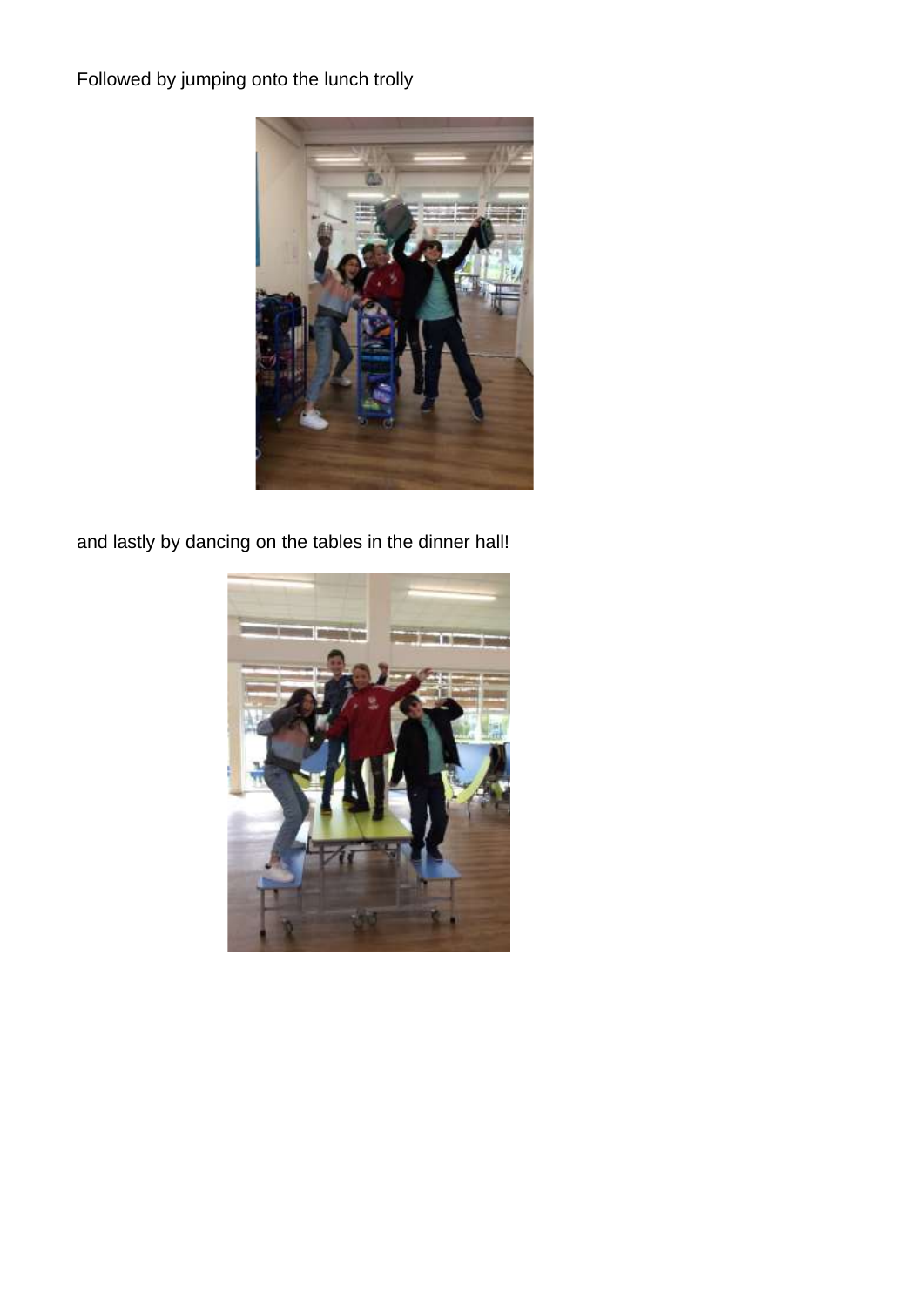# **Fundraising**



Lots of laughs and almost as many groans echoed around the classrooms as we celebrated Comic Relief Day. Thank you to you all for your generous donations- the total amount raised for Comic Relief and for the crisis in Ukraine is £ 417.52

Out annual Christmas Jumper Day back in December raised £269.95, this money has been sent off to Save the Children and will help this worthy cause.

## **Chicks**

Year 1 said a sad goodbye to their chicks- They couldn't believe how big they had grown over a short period of time! They were all fantastic at looking after the chicks and had a lovely time holding them and were all very gentle and caring. The chicks enabled the children to deepen their understanding of life cycles and will be an experience that they remember for a long time.





### **Easter Experience**

We were delighted to be invited to St Pauls Church where Years 2, 3, 4 and 6 took part in an Easter Experience. It is a wonderful sign that we are able to start school trips again! The children enjoyed moving around the church and taking part in activities at different stations to learn about the Easter story.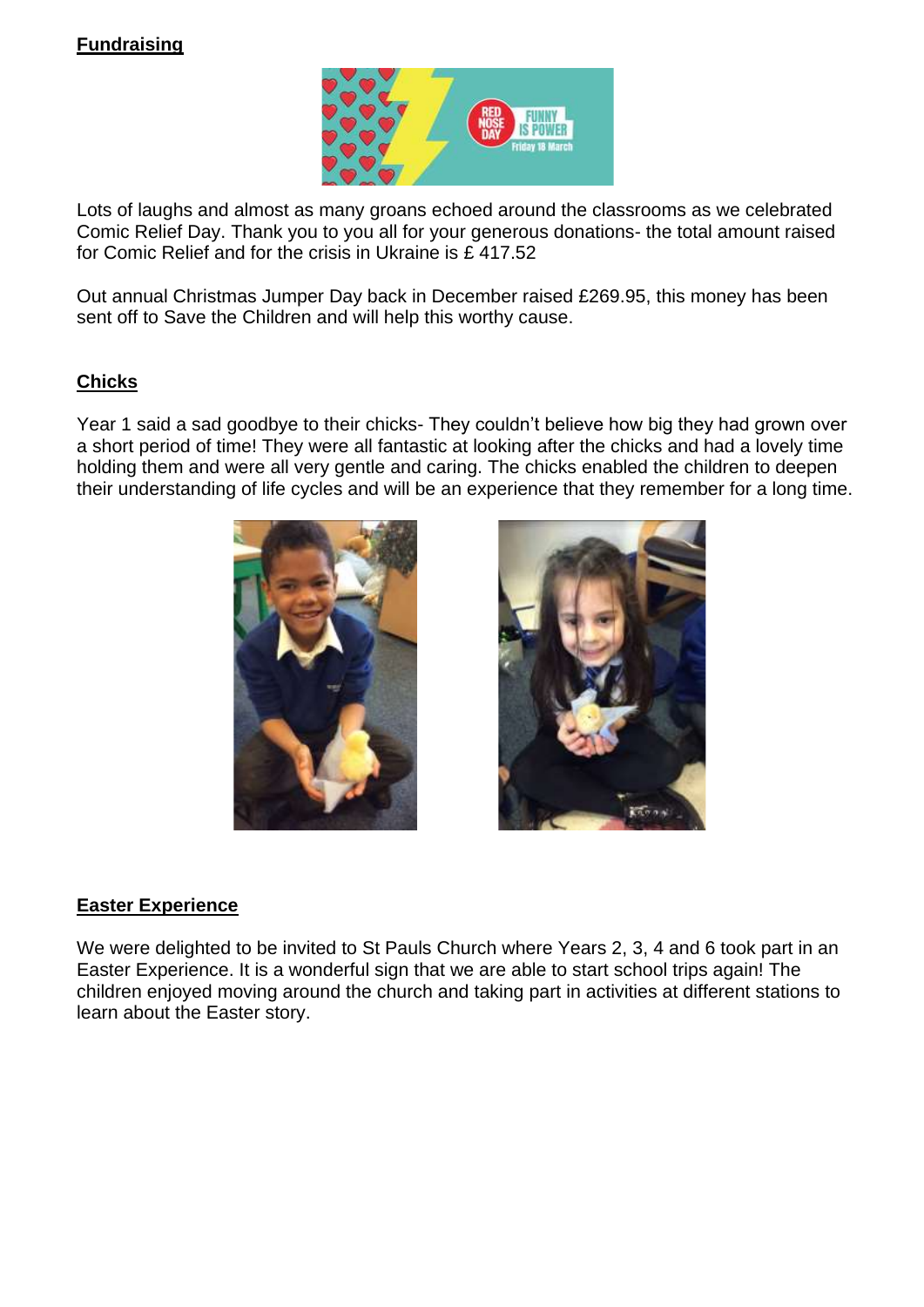

Last week we celebrated Neurodiversity Week across the school. We looked at the different ways that people can perceive, interact, and communicate with each other. We celebrated the differences that we have and how this makes us all unique and special. <https://www.neurodiversityweek.com/>

# **Easter Egg Hunt**



A big thank you to the PTFA for organising our annual Easter Egg Hunt. The children were very excited with their eggs and the staff and the whole school appreciate the effort, energy and time involved in setting this up.

# **Easter Nest Making in Reception**



Today our Reception children have been busy making Easter Nests. First, they wrote their instructions as a class in the style of Talk for Writing and then they had lots of fun following the instructions to make them. They look yummy!



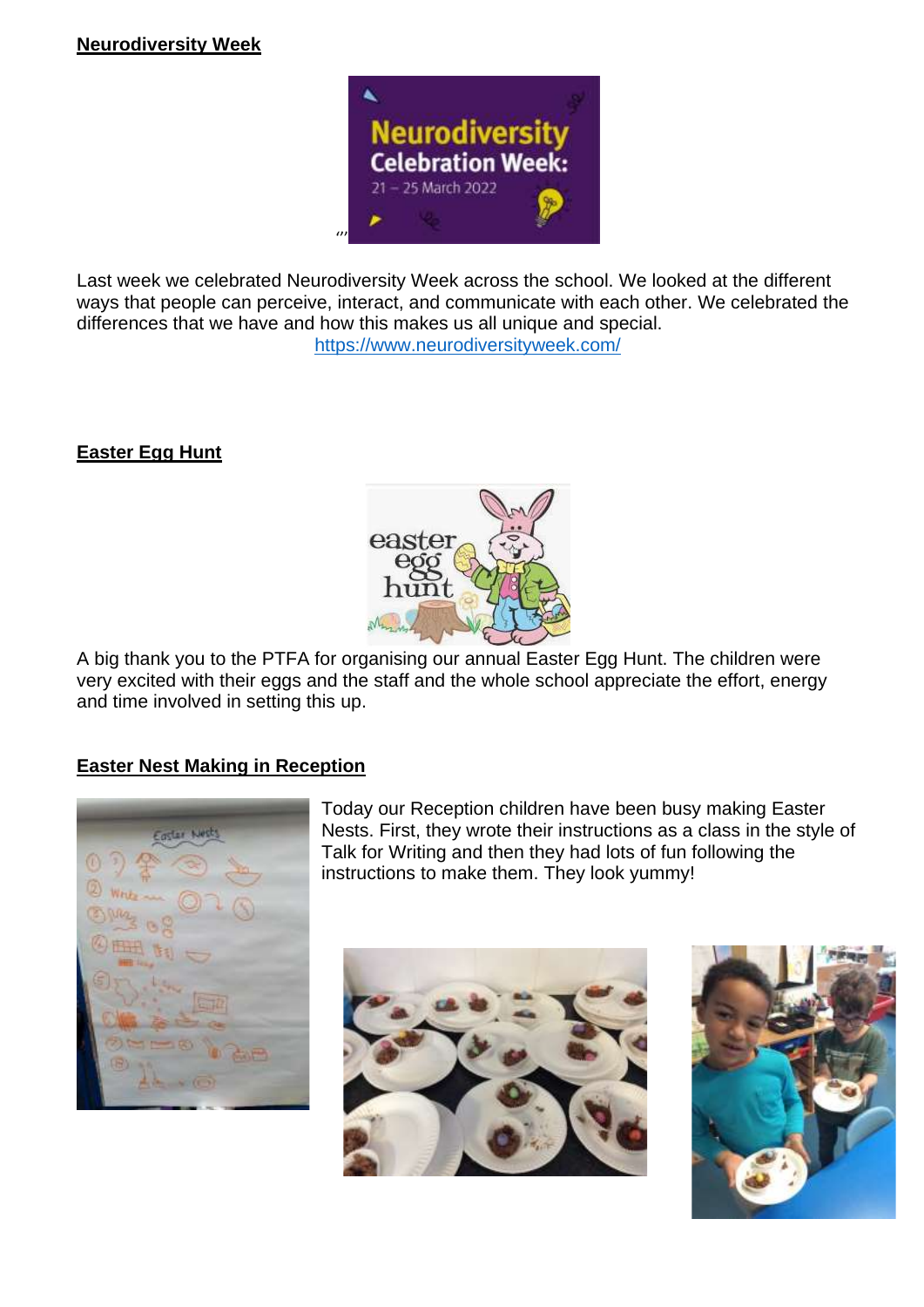#### **Looking after our school**

We would like to say a huge thank you to Callum in year 3 who has been outside picking up litter. He had noticed how in recent weeks the wind has caused lots of litter to gather both on the main playground and out the front of our school and he wanted to help buy collecting it.





### **Book Look**

It was lovely to have families back inside the building again. It was wonderful to see the school opening up to parents and carers and there was a great turnout. We are looking forward to more events in the Summer Term where we can invite you in more often.

#### **Attendance**

As a school we are monitoring our attendance even more closely and moving forward, we will be supported by Phil Lovelock who is the Educational Welfare Officer for our school. After the Easter break, he will be on the gate once every fortnight helping to increase attendance. Attendance is particularly important for your child and missing one day a fortnight is the same as missing out on 10% of their education.



### **Parking**

Another polite reminder- Please can we remind you when dropping off and picking up your child to park your car in the bays, rather than parking on the yellow zig zag lines. The road is